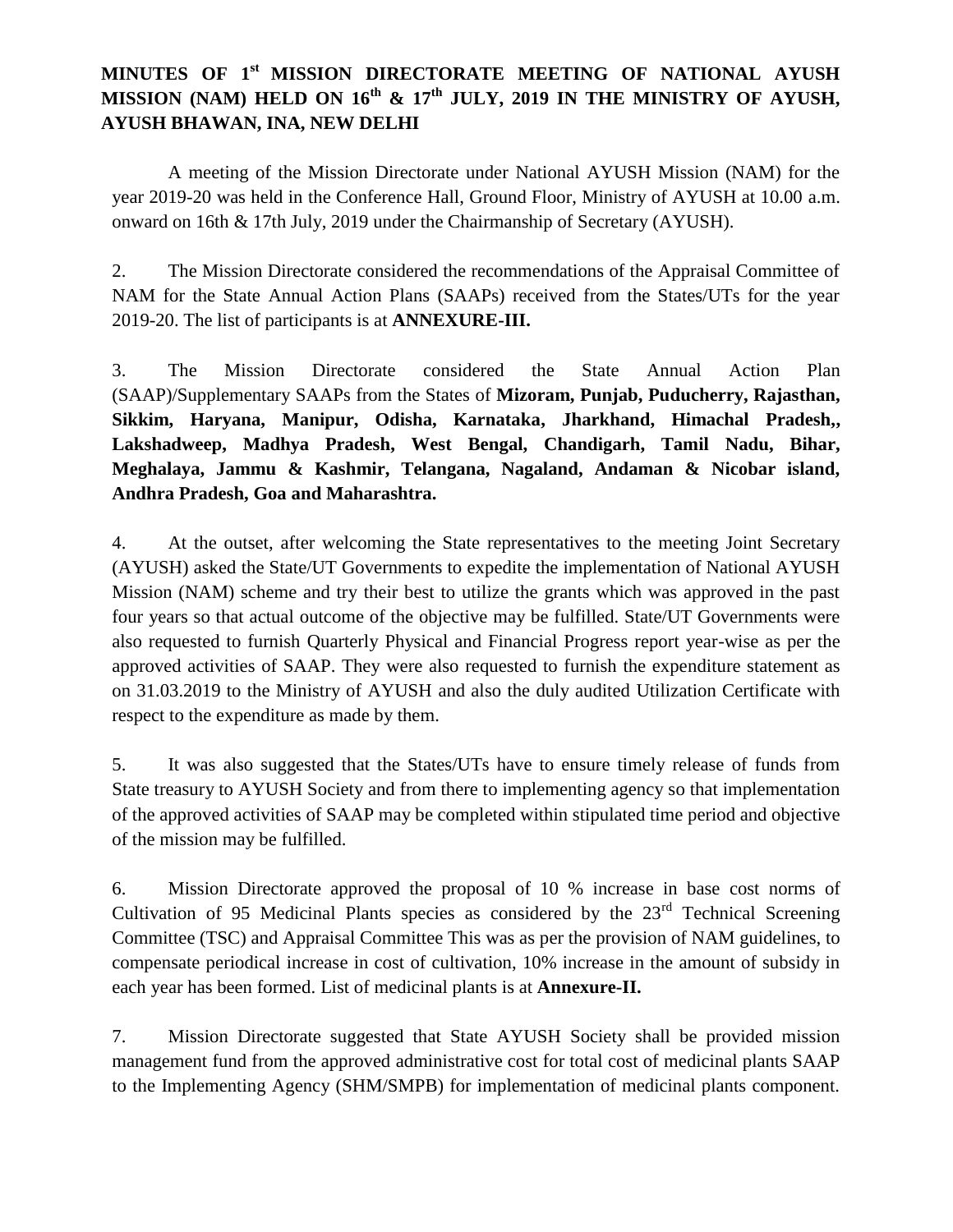The mission management fund to be provided to Implementing Agency should be atleast 4% of total approved cost of approved SAAP by M/o AYUSH.

8. It was decided that NMPB will coordinate with State Medicinal Plants Boards (SMPBs) of Haryana, Odisha, Sikkim, Nagaland, Jharkhand and Jammu & Kashmir to expedite the medicinal plants activities in the States.

9. Further, JS (RJ) emphasized on early operationalization of Health & Wellness Centre under Ayushman Bharat. In this regard, a detailed discussion was held with States/UTs representatives and following observations have been made:-

- i. The activities proposed under these **1,754 Health & Wellness Centres** are largely in consonance with Operational Guidelines and Cost Norms circulated to the States/UTs.
- ii. Therefore, in the meantime, the components which are already part of NAM, such as infrastructure up-gradation (minor repair, branding, IT & Lab equipment, furniture), training, essential medicines, performance based incentives to Staff, IEC may be released on the basis of available components under NAM. Other component swhich do not come under the existing provision of NAM may be released as and when these components are approved by the competent authority.
- iii. It was decided that the funds from NAM may be released immediately for AYUSH dispensaries, however, funds for up gradation of Sub Centres, PHCs & CHCs may be taken up subsequently after the due approval process regarding integration of HWCs in NAM is completed.
- iv. The Directors of State Department of AYUSH may have a joint meeting with department of Health under the Chairmanship of Principal Secretary, Health to discuss the matter of Sharing of Data, IT solution, ASHA/ANM, management of referred cases etc.The benchmark data also need to be developed.
- v. The Recruitment rules for AYUSH physician already framed by Dept. of Health of States/UTs for Community Health Officer may be followed, with modifications, if required.
- vi. The Recruitment rules for Yoga instructor may also be devised by the States/UTs as the education/certification scenario varies from place to place. Best way may be to identify local persons with basic qualification of  $10<sup>th</sup>$  pass, provide Yoga training with the help of nearby Institutions and deploy under HWC.
- vii. The Mission Directorate also decided that as per the views received from the States/UTs, following modifications may be undertaken in the proposed Operational Guidelines & Cost Norms: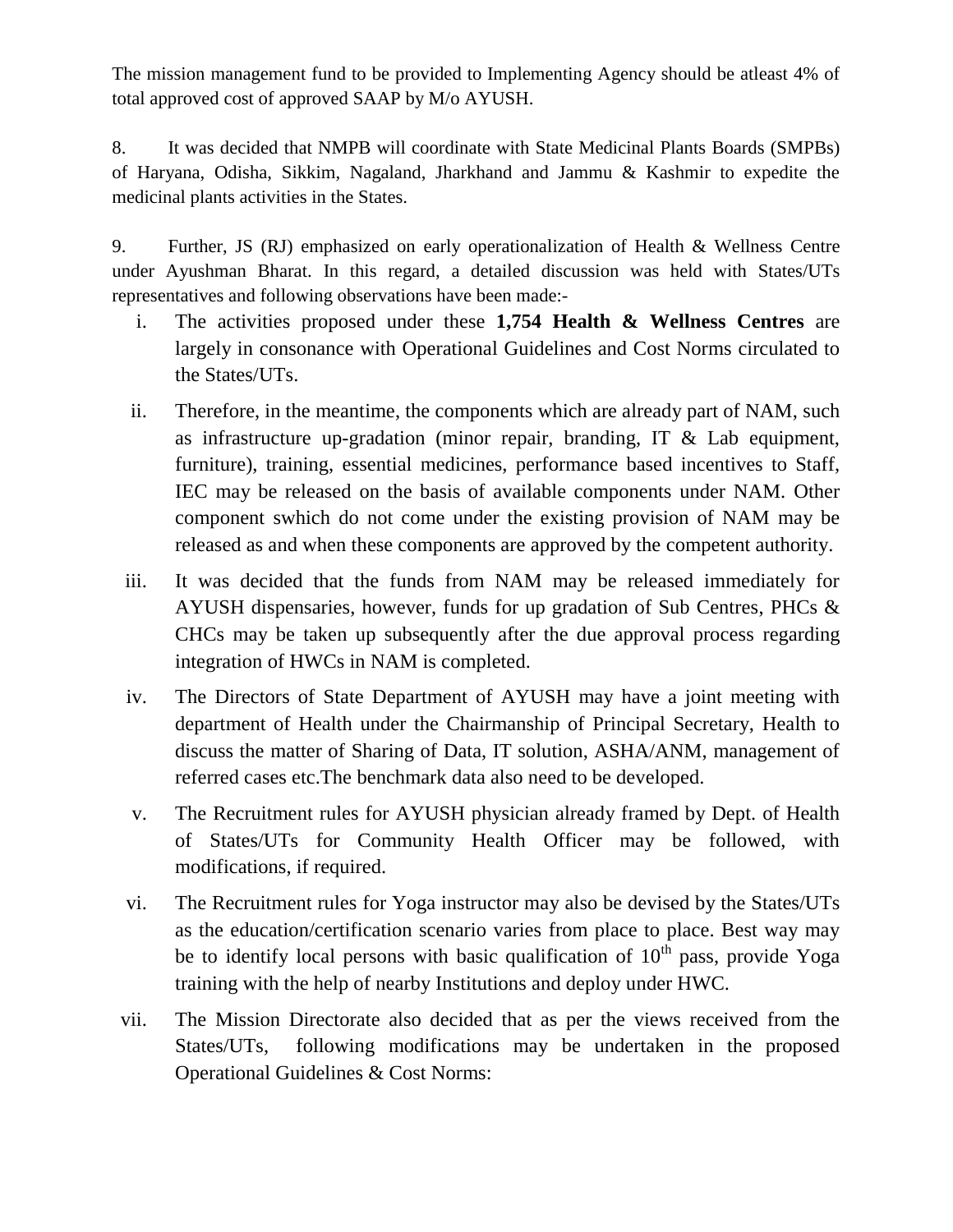- a. In case of up gradation of AYUSH Dispensaries into HWCs, a provision for one contractual AYUSH physician will be made as in case of Health Sub Centre. This support will be provided for maximum period of 1 year or till the alternative arrangement is made by the States/UTs to fill these posts on permanent basis. However, for achieving 100 days target, the facilities with already available manpower will be prioritized by States/UTs.
- b. To address the concern of unacceptability of a Male yoga instructor by women in some areas, the willing ASHAs or suitably female person from the locality will be provided incentive @ Rs.200/day (Rs.100 /hour) for maximum 25 days in a month for taking yoga classes. This comes to a maximum of Rs. 5000/ month. Willing ASHAs will be provided training before assigning this duty. *SwasthaVritta* Department of nearby Ayurveda College will take the responsibility of training ASHAs.
- c. The States/UTs, instead of constructing Yoga hall at HWC, an open area with proper roofing may be planned. Where ever space is not available, nearby school, panchayat building etc. may be used for yoga classes.
- d. For up gradation of infrastructure, the States/UTs will have the flexibility for utilizing funds at each health facility but the total amount should not exceed the funds sanctioned for this purpose to the States/UTs.
- e. In case of up gradation of AYUSH Dispensaries, the possibility of shifting nearby medical sub centre along with manpower to upgraded Dispensary may be a best model to provide integrated services. The govt. of Rajasthan has agreed to develop this model to start with. This will ensure integrated functioning.
- f. If some States/UTs essentially require manpower on contractual basis, the same may be proposed by States/UTs with actual justification and against the cost for different incentives provided under the cost norms.

10. After detailed deliberations with the State/UT officials on the proposed SAAP, Mission Directorate approved State Annual Action Plans (SAAPs) with certain conditionalities as given at **Annexure-I.**

The meeting ended with vote of thanks to the Chair.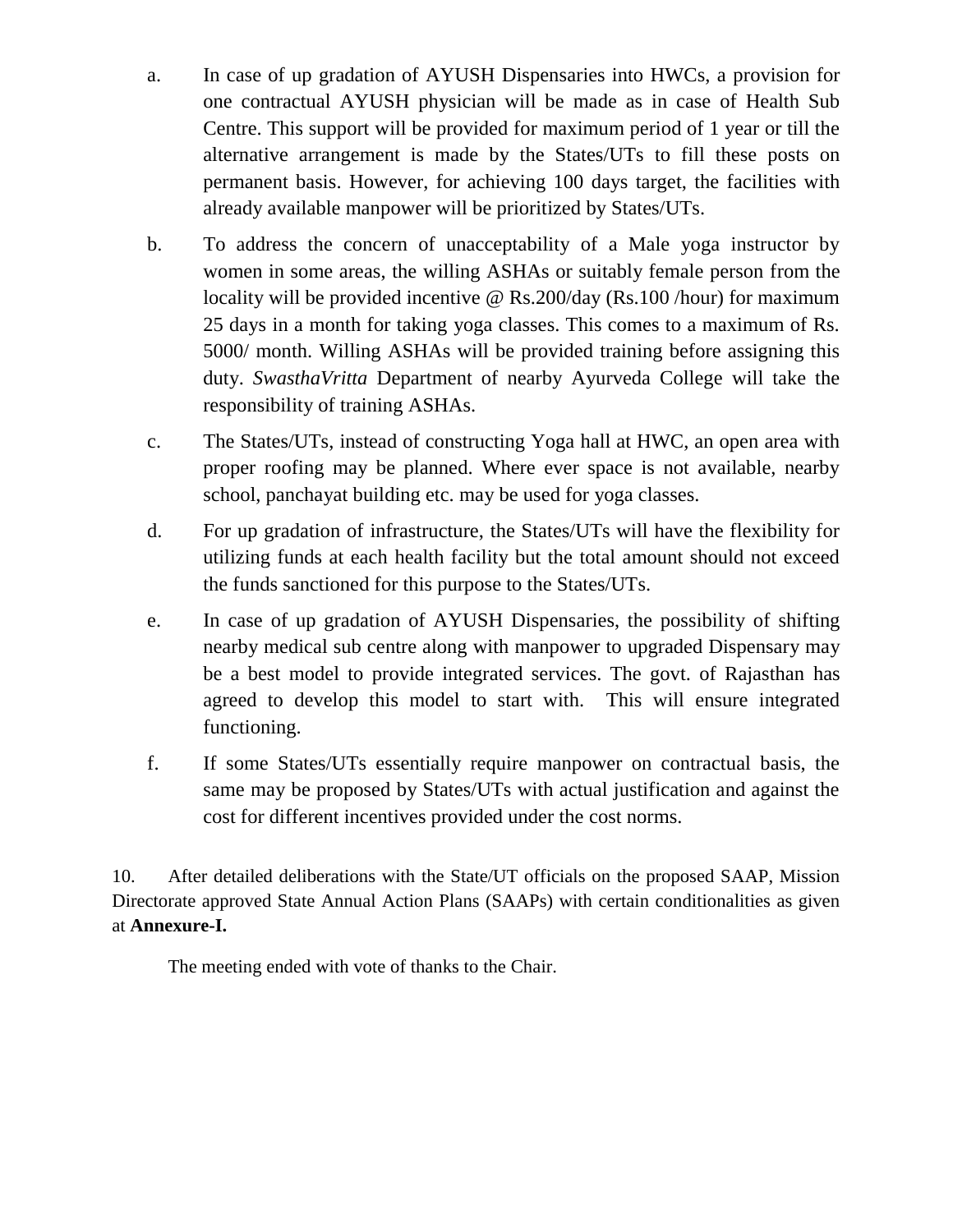## **State Annual Action Plan(SAAP) of Jharkhand for 2019-20**

The State Government has submitted the SAAP for an amount of **Rs. 3498.18** under National AYUSH Mission (NAM). **Rs. 3857.70 Lakhs** were indicated to them as State resource pool. The submitted SAAP was discussed during the appraisal committee meeting and the Committee recommended the proposal. The recommendation of the Appraisal Committee was discussed by the Mission Directorate.

During the Mission Directorate meeting the State representative were enquired about the Status of expenditure made by the State Government against the total released Grant-in-aid of Rs. 672.73 lakhs, released as Central Share up to the year 2018-19. In this regard, State representative informed that they have already made an expenditure of Rs. 20.00 lakhs only till date and assured that they will expedite the process of utilization of unspent amount and submit the utilization Certificates as early as possible.

## **Eligible Resource Indicated, proposal received and approved allocations for the State of Jharkhand during 2019-20:**

| <b>Components</b>            | Eligible<br><b>Resource Pool</b><br><b>Including State</b><br><b>Share</b><br>(Rs.in Lakhs) | <b>Proposal</b><br>received<br>(Rs.in<br>Lakhs) | <b>Additional</b><br>proposal of<br>Health &<br><b>Wellness</b><br><b>Centre</b><br>(H&WCs)<br>(Rs. in Lakhs) | <b>Approval of</b><br><b>Mission</b><br><b>Directorate</b><br><b>Meeting</b><br>(Rs.in Lakhs) |
|------------------------------|---------------------------------------------------------------------------------------------|-------------------------------------------------|---------------------------------------------------------------------------------------------------------------|-----------------------------------------------------------------------------------------------|
| (A)Admin Cost                | 154.30                                                                                      | 154.30                                          |                                                                                                               | 101.487                                                                                       |
| $(B)$ Flexi Pool $(20%)$     | 740.70                                                                                      |                                                 | 385.40+921.2497=1306.6497                                                                                     | 1126.650                                                                                      |
| (C)Core Activities (80%)     |                                                                                             |                                                 |                                                                                                               |                                                                                               |
| (i) AYUSH Services           | 2292.90                                                                                     |                                                 | $2344.20 + 455.25 = 2799.45$                                                                                  | 1219.050                                                                                      |
| Education<br>(ii) AYUSH      | 76.40                                                                                       | 90.00                                           |                                                                                                               |                                                                                               |
| Institutions                 |                                                                                             |                                                 |                                                                                                               | 90.000                                                                                        |
| (iii) Quality control of ASU | 152.30                                                                                      | 425.00                                          |                                                                                                               |                                                                                               |
| & H Drugs.                   |                                                                                             |                                                 |                                                                                                               | 0.00                                                                                          |
| (iv) Medicinal Plant         | 441.10                                                                                      | 99.28                                           |                                                                                                               | 0.00                                                                                          |
| <b>Total</b>                 | 3857.70                                                                                     | 3498.18                                         | 1376.4997                                                                                                     | 2537.187*                                                                                     |
|                              |                                                                                             |                                                 |                                                                                                               | (Central share)                                                                               |
|                              |                                                                                             |                                                 |                                                                                                               | Rs.1522.312 lakh                                                                              |
|                              |                                                                                             |                                                 |                                                                                                               | and State share                                                                               |
|                              |                                                                                             |                                                 |                                                                                                               | Rs.1014.875 Lakh)                                                                             |

\* Mission Directorate approved the State Annual Action Plan of **Rs. 2537.187 Lakhs** as per the following details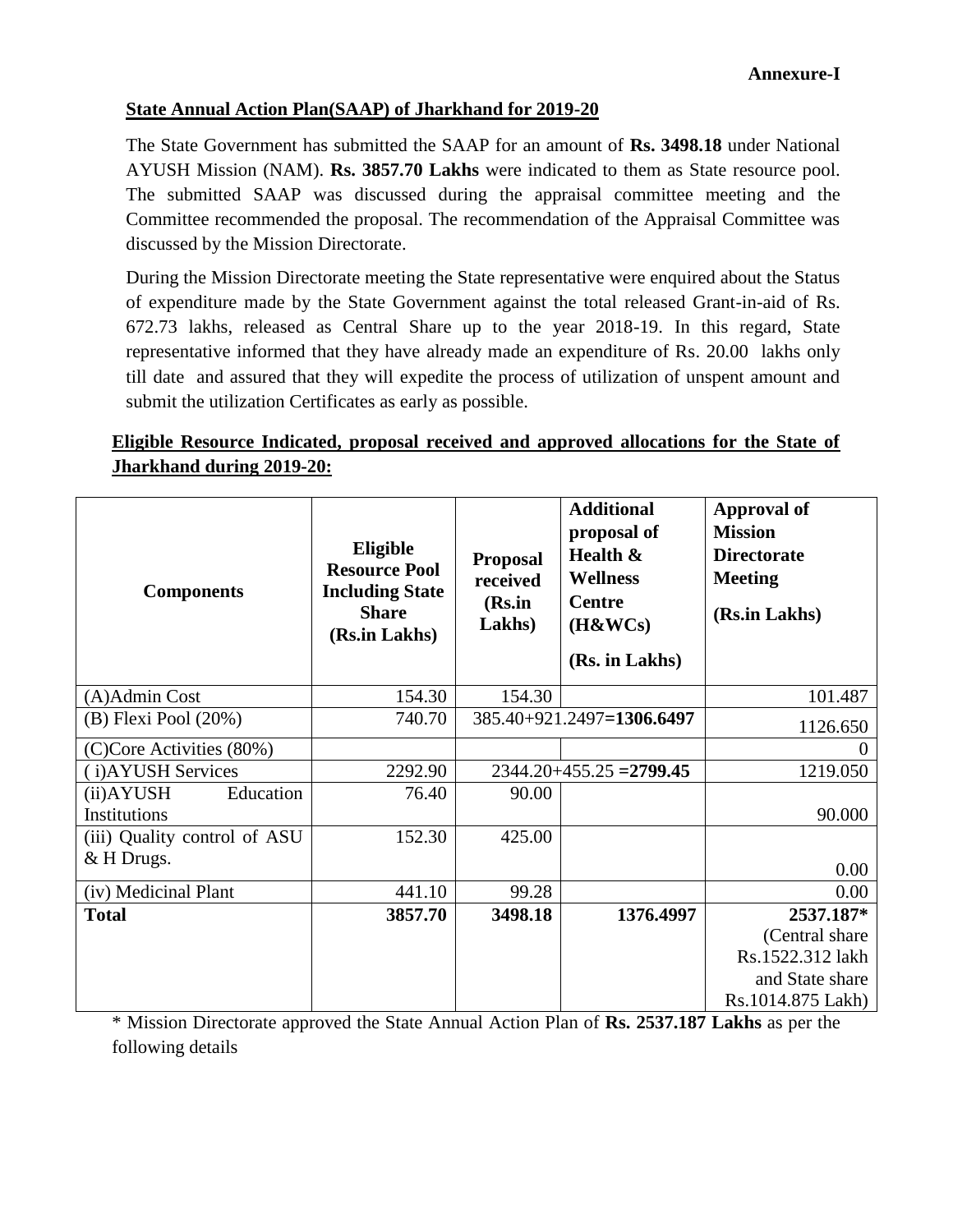| Sl.<br>N <sub>0</sub> | Component                                                                        | No. of units<br>proposed                  | Per unit Cost                                                                                                                                                                                                                    | <b>Amount</b><br>sought<br>$(Rs.$ in<br>lakh) | <b>Approval of Mission</b><br><b>Directorate</b>                                                                                                                                                                                                                                                                                                                                                                                                                                                                                                                                                                                                                                                                                                                                                                                                                                                                                                                                                                                               |
|-----------------------|----------------------------------------------------------------------------------|-------------------------------------------|----------------------------------------------------------------------------------------------------------------------------------------------------------------------------------------------------------------------------------|-----------------------------------------------|------------------------------------------------------------------------------------------------------------------------------------------------------------------------------------------------------------------------------------------------------------------------------------------------------------------------------------------------------------------------------------------------------------------------------------------------------------------------------------------------------------------------------------------------------------------------------------------------------------------------------------------------------------------------------------------------------------------------------------------------------------------------------------------------------------------------------------------------------------------------------------------------------------------------------------------------------------------------------------------------------------------------------------------------|
|                       | <b>AYUSH Services</b>                                                            |                                           |                                                                                                                                                                                                                                  |                                               |                                                                                                                                                                                                                                                                                                                                                                                                                                                                                                                                                                                                                                                                                                                                                                                                                                                                                                                                                                                                                                                |
| 1.                    | Setting up of<br>50<br>upto<br>bedded<br>integrated<br><b>AYUSH</b><br>Hospital. | 02<br>units<br>(Ranchi<br>and<br>Giridih) | <b>Non-Recurring:</b><br>@Rs.<br>900.00<br>Lakhs per unit for<br>02<br>units<br>for<br>construction<br><b>Recurring:</b><br>@RS.<br>150.00<br>Lakhs per unit for<br>02 units for Salary<br>and Medicine<br>Drugs<br>Contingency. | 2100.00                                       | 1. State Government has<br>submitted the draft DPR for<br>proposed Hospital<br>of<br>Ranchi. Also, State has not<br>submitted DPR of proposed<br>bedded Hospital of<br>50<br>Giridih. Further, it is also<br>observed that they have not<br>submitted<br>right<br>of<br>ownership of Land<br>and<br>commitment for creation of<br>regular<br>for<br>post<br>both<br>proposed hospitals. It is<br>informed by the State Govt.<br>that proposed 50 bedded<br>hospital of Ranchi comes<br>under the TSP area.<br>2. As per the discussion<br>held during the Appraisal<br>Committee meeting, State<br>representative<br>prioritized<br>the proposal and proposed<br>Rs. 651.65 Lakhs for setting<br>up of upto 50 bedded<br>integrated AYUSH Hospital<br>at Itki, Ranchi.<br>2. Keeping in view above,<br>Mission<br>Directorate<br>approved the proposal of<br>non-recurring assistance for<br>an amount of Rs. 600.00<br>lakhs only for Setting up of<br>upto 50 bedded integrated<br>AYUSH Hospital at Itki,<br>Ranchi<br>subject<br>the<br>to |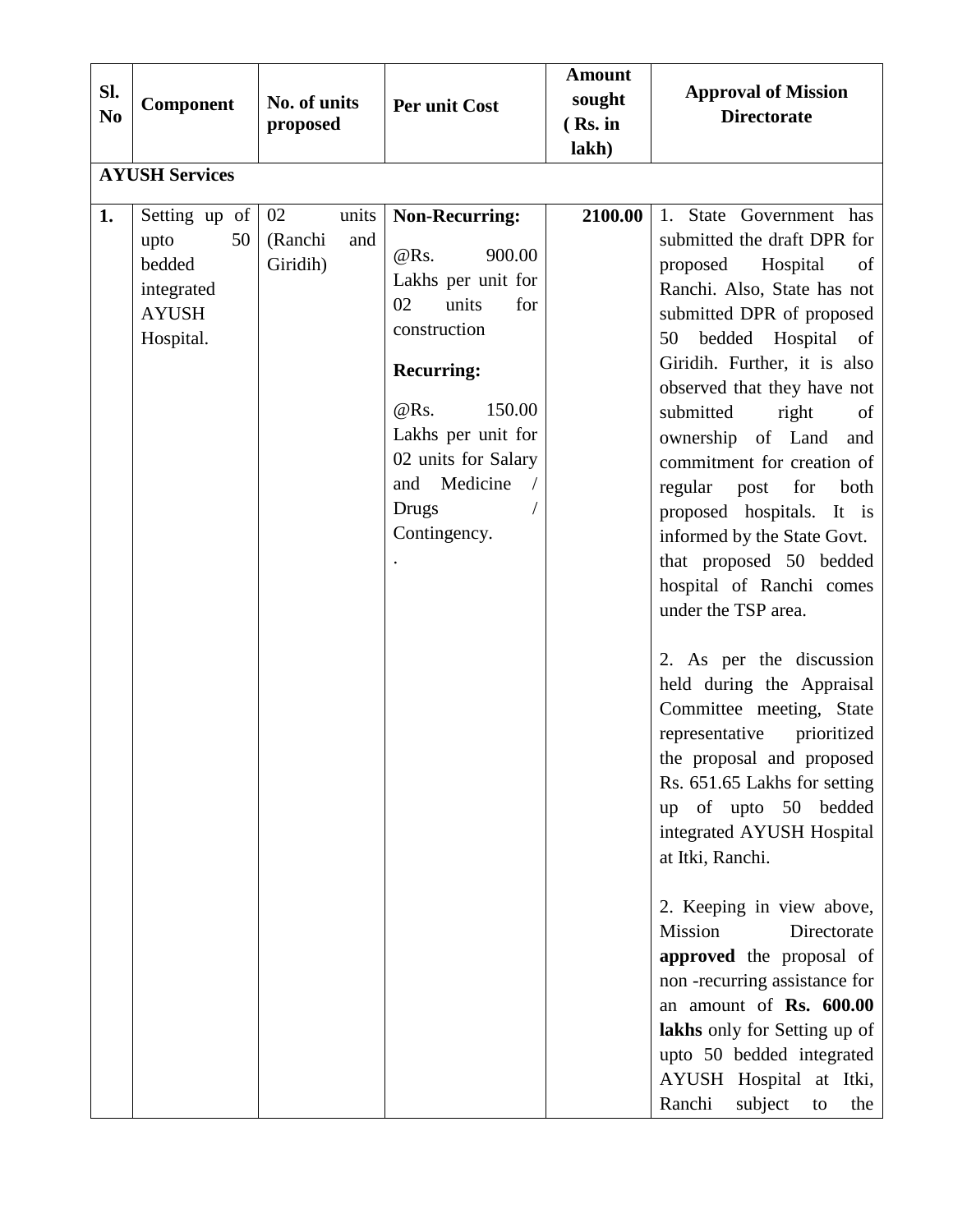|                          |                                           |                                                               |                                                                                                                                                                                                                                                                                                  |       | conditions<br>that<br><b>State</b><br>is<br>required to furnish relevant<br>supporting documents i.e.<br><b>DPR</b><br>along<br>with<br>cost<br>estimate, right of ownership<br>of Land and commitment                                                                                                                                                                                                                                                                                                                                                                                                                                                                                                                                                                                                                                                                                                                                                                                                                                                                                  |
|--------------------------|-------------------------------------------|---------------------------------------------------------------|--------------------------------------------------------------------------------------------------------------------------------------------------------------------------------------------------------------------------------------------------------------------------------------------------|-------|-----------------------------------------------------------------------------------------------------------------------------------------------------------------------------------------------------------------------------------------------------------------------------------------------------------------------------------------------------------------------------------------------------------------------------------------------------------------------------------------------------------------------------------------------------------------------------------------------------------------------------------------------------------------------------------------------------------------------------------------------------------------------------------------------------------------------------------------------------------------------------------------------------------------------------------------------------------------------------------------------------------------------------------------------------------------------------------------|
|                          |                                           |                                                               |                                                                                                                                                                                                                                                                                                  |       | for creation of regular post.                                                                                                                                                                                                                                                                                                                                                                                                                                                                                                                                                                                                                                                                                                                                                                                                                                                                                                                                                                                                                                                           |
| 2.<br>of<br><b>AYUSH</b> | Upgradation<br>Government<br>Dispensaries | 4 Units<br>(Ranchi,<br>Dhanbad,<br>Jamtara<br>$\&$<br>Garhwa) | <b>Non-Recurring:</b><br>@ Rs.15.00 lakhs<br>for<br>unit<br>per<br>building<br>construction,<br>alteration/renovati<br>on and $@$ Rs. $5.00$<br>lakhs per unit for<br>equipment/furnitur<br>e.<br><b>Recurring:</b><br>@ 0.10 lakhs per<br>unit<br>for<br>contingency for all<br>proposed units. | 80.40 | 1. It was decided during the<br>Committee<br>Appraisal<br>Meeting that State has to<br>submit the proposal<br>of<br>Health & Wellness Centres<br>$(H&\mathbb{W}C_s)$<br>after physical<br>selected<br>of<br>mapping<br>AYUSH<br>dispensaries. It<br>was also suggested during<br>Appraisal<br>committee<br>meeting that State has to<br>align the proposal<br>in<br>accordance with the selected<br>unit of AYUSH dispensaries<br>to which they want<br>to<br>Health<br>$\&$<br>convert<br>as<br>Wellness Centres.<br>2. Accordingly, State Govt.<br>has submitted the revised<br>proposal of 100 ayurveda<br>dispensaries for converting<br>them as Health & Wellness<br>Centre. They have proposed<br>Rs. 455.250 Lakhs as non-<br>for<br>recurring assistance<br>infrasture/ equipment as per<br>details enclosed in<br>the<br>health & Welness Centre<br>Proposal<br>3. Keeping in view above,<br>Mission Directorate<br>has<br>approved the proposal for<br>an amount of Rs 455.250<br>lakhs<br>non-recurring<br>as<br>assistance<br>for<br>proposed<br>health & wellness centres. |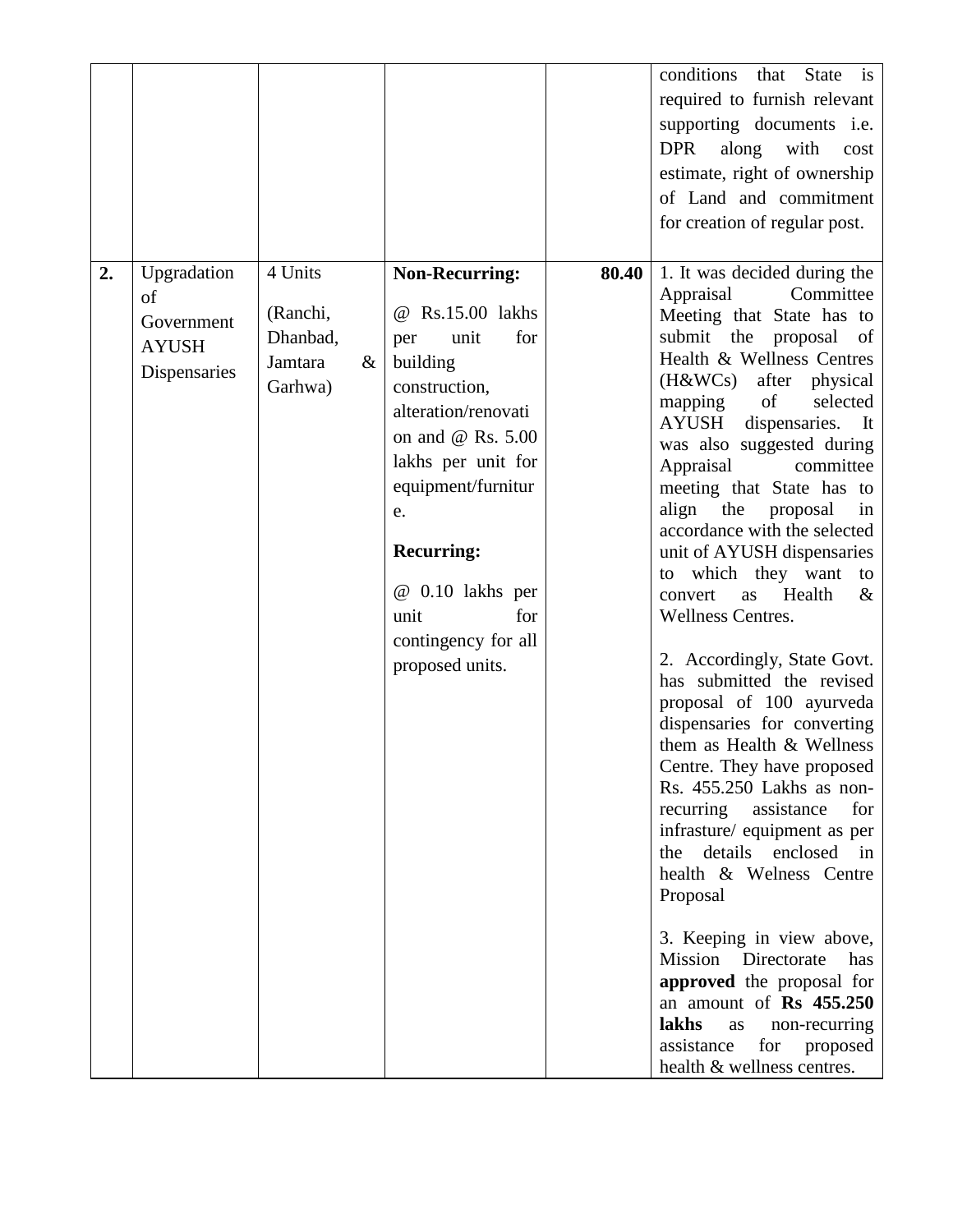| 3. | Public Health<br>outreach<br>activity                                                               | $\overline{2}$<br>block<br>in<br>24<br>each<br><b>Districts</b> | <b>Recurring:-</b><br>@ Rs. 5.00 lakhs<br>per unit of 2 block<br>for each districts             | 120.00 | 1. Under this component<br>State has proposed Health<br>Awareness Activities, Yoga<br>demonstration, free medical<br>check-up, AYUSH Camp,<br>etc.<br>2. Keeping in view above,<br>Mission<br>Directorate<br>approved the proposal.                                                                                                                                                                             |
|----|-----------------------------------------------------------------------------------------------------|-----------------------------------------------------------------|-------------------------------------------------------------------------------------------------|--------|-----------------------------------------------------------------------------------------------------------------------------------------------------------------------------------------------------------------------------------------------------------------------------------------------------------------------------------------------------------------------------------------------------------------|
| 4. | Mobility<br>Support<br>at<br>State level at<br>District level                                       | <b>State</b><br>$1-$<br>& 24 Districts                          | <b>Recurring:-</b><br>Rs. 5.00 for<br>(a)<br>State level & @<br>Rs. 1.20 lacs per<br>Distract   | 33.80  | Mission<br>Directorate<br>approved the proposal.                                                                                                                                                                                                                                                                                                                                                                |
| 5. | <b>AYUSH</b><br>Gram                                                                                | unit<br>01<br>5<br>covering<br>villages.                        | <b>Recurring:-</b><br>@ Rs. 10.00 lakhs<br>per unit                                             | 10.00  | 1. Under this component<br>State has proposed Health<br>Awareness Camp, Yoga<br>session, plantation, Health<br>Check-up camps at school,<br>etc.<br><b>NAM</b><br>As<br>the<br>2.<br>per<br>guideline<br>there<br>is<br>a<br>of<br>provision<br>financial<br>assistance of Rs.10.00 lakh<br>per unit covering 10,000<br>populations in 5-15 villages.<br>Mission<br>3.<br>Directorate<br>approved the proposal. |
| 1. | <b>Flexi</b> pool<br><b>AYUSH</b><br>Wellness<br>Centre<br>including<br>$\&$<br>Yoga<br>Naturopathy | 24 Units in all<br>District                                     | Rs.0.60 Lakhs<br>$\omega$<br>per unit as non-<br>Recurring<br>$&$ Rs. 5.40 lacs as<br>recurring | 144.00 | Mission<br>Directorate<br>approved the proposal for<br>an amount of Rs. 144.00<br>lakhs (Rs.129.60 lakh as<br>recurring and Rs.14.40 lakh<br>as non-recurring).                                                                                                                                                                                                                                                 |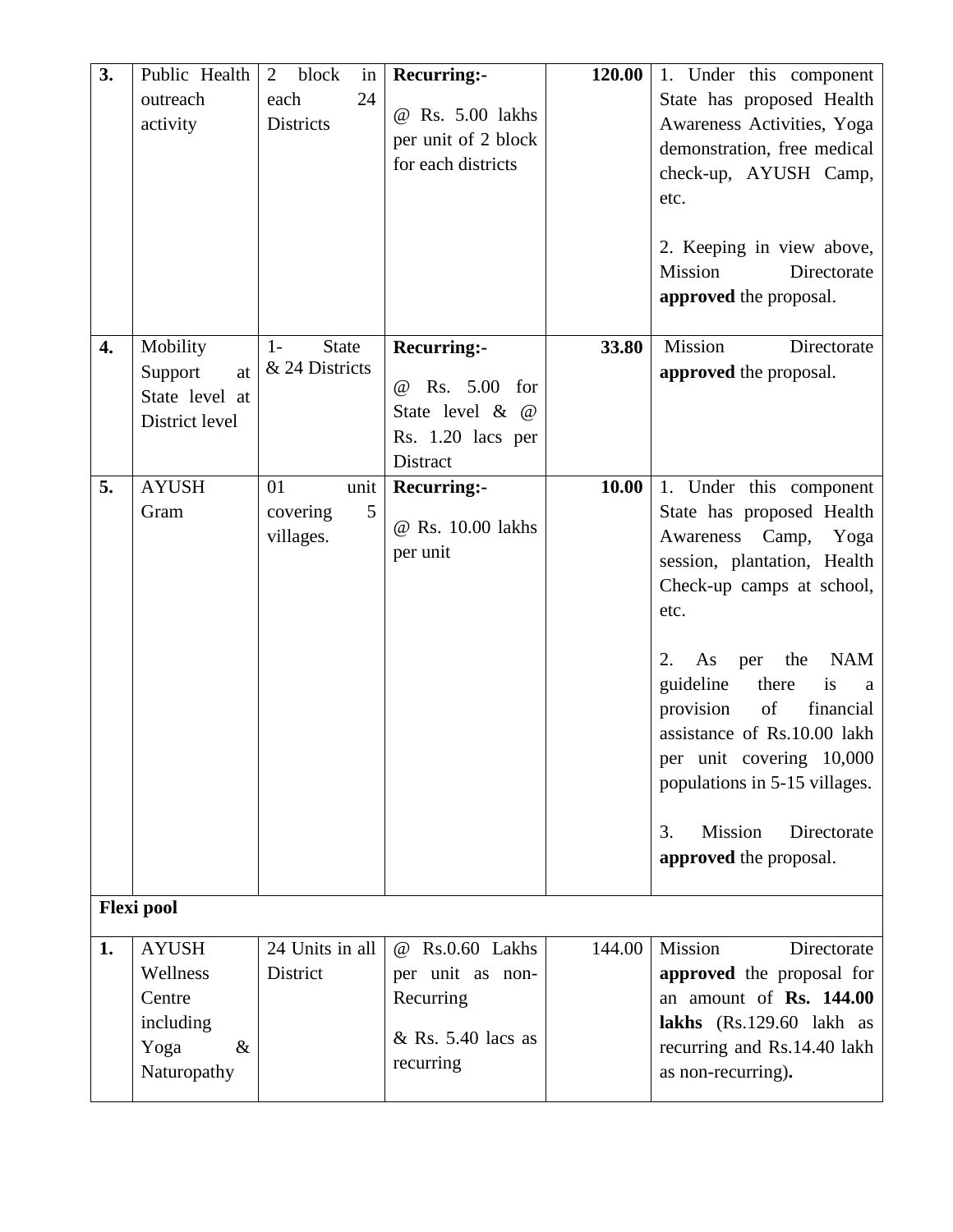| 2. | Panchkarma         | Units<br>5                  | <b>Recurring:-</b> | 180.00   | 1. State has stated that the                                |
|----|--------------------|-----------------------------|--------------------|----------|-------------------------------------------------------------|
|    | Therapy            | (Palamu,                    |                    |          | objective<br>of<br>this<br>main                             |
|    | Centre in PPP      | kolhan, South               | Rs. 36.00 lacs per |          | activity is to<br>the<br>treat                              |
|    | Mode               | Chotanagur,                 | Units              |          | diseased<br>with<br>persons                                 |
|    |                    | North                       |                    |          | purification<br>various                                     |
|    |                    | Chotanagur&                 |                    |          | procedures,<br>prevent<br>to                                |
|    |                    | SanthalPargan               |                    |          | diseases by enhancing the                                   |
|    |                    | a)                          |                    |          | immunity and to prevent                                     |
|    |                    |                             |                    |          | <i>&amp;manage</i><br>non-                                  |
|    |                    |                             |                    |          | communicable<br>diseases                                    |
|    |                    |                             |                    |          | (NCD <sub>s</sub> ).                                        |
|    |                    |                             |                    |          |                                                             |
|    |                    |                             |                    |          | 2. It is observed that State                                |
|    |                    |                             |                    |          | has not given any detail<br>regarding private partner       |
|    |                    |                             |                    |          | modalities<br>and<br>of                                     |
|    |                    |                             |                    |          | implementation<br>of<br>this                                |
|    |                    |                             |                    |          | programme.                                                  |
|    |                    |                             |                    |          |                                                             |
|    |                    |                             |                    |          | 3. Keeping in view above,                                   |
|    |                    |                             |                    |          | Mission<br>Directorate                                      |
|    |                    |                             |                    |          | deferred the proposal.                                      |
|    |                    |                             |                    |          |                                                             |
| 3. | Celebration of     | 1. Internation              |                    | 61.40    |                                                             |
|    | AYUSH days         |                             | <b>Recurring:-</b> |          | 1. It is observed that State<br>has proposed celebration of |
|    | various<br>on      | al Yoga day<br>on 21st June | Rs.61.40 Lakhs     |          | different days on different                                 |
|    | dates              |                             |                    |          | dates and mentioned that                                    |
|    |                    | 2. Dhanvantri               |                    |          | proposed activities will be                                 |
|    |                    | Jayanti                     |                    |          | implemented under TSP.                                      |
|    |                    |                             |                    |          |                                                             |
|    |                    | 3. Homoeopat                |                    |          | Mission<br>Directorate<br>2.                                |
|    |                    | hy day<br>on                |                    |          | approved the proposal.                                      |
|    |                    | 10th April                  |                    |          |                                                             |
|    |                    | 4. Unani day                |                    |          |                                                             |
|    |                    | on 11th Feb                 |                    |          |                                                             |
|    |                    | 2019                        |                    |          |                                                             |
| 4. | Recurring          | 100 Ayurveda                | Recurring:         | 740.9097 | It was decided during the                                   |
|    | assistance as      | Dispensary                  | Rs.740.9097 lakh   |          | <b>Mission Directorate meeting</b>                          |
|    | proposed for       |                             | has been proposed  |          | that Rs. 740.9097 lakh may                                  |
|    | Health &           |                             | as per the detail  |          | be provided for recurring                                   |
|    | Wellness           |                             | mentioned in       |          | assistance w.r.t. recurring                                 |
|    | Centres<br>(H&WCs) |                             | enclosed H&WC      |          | activities<br>of<br>proposed<br>H&WCs. Detailed activities  |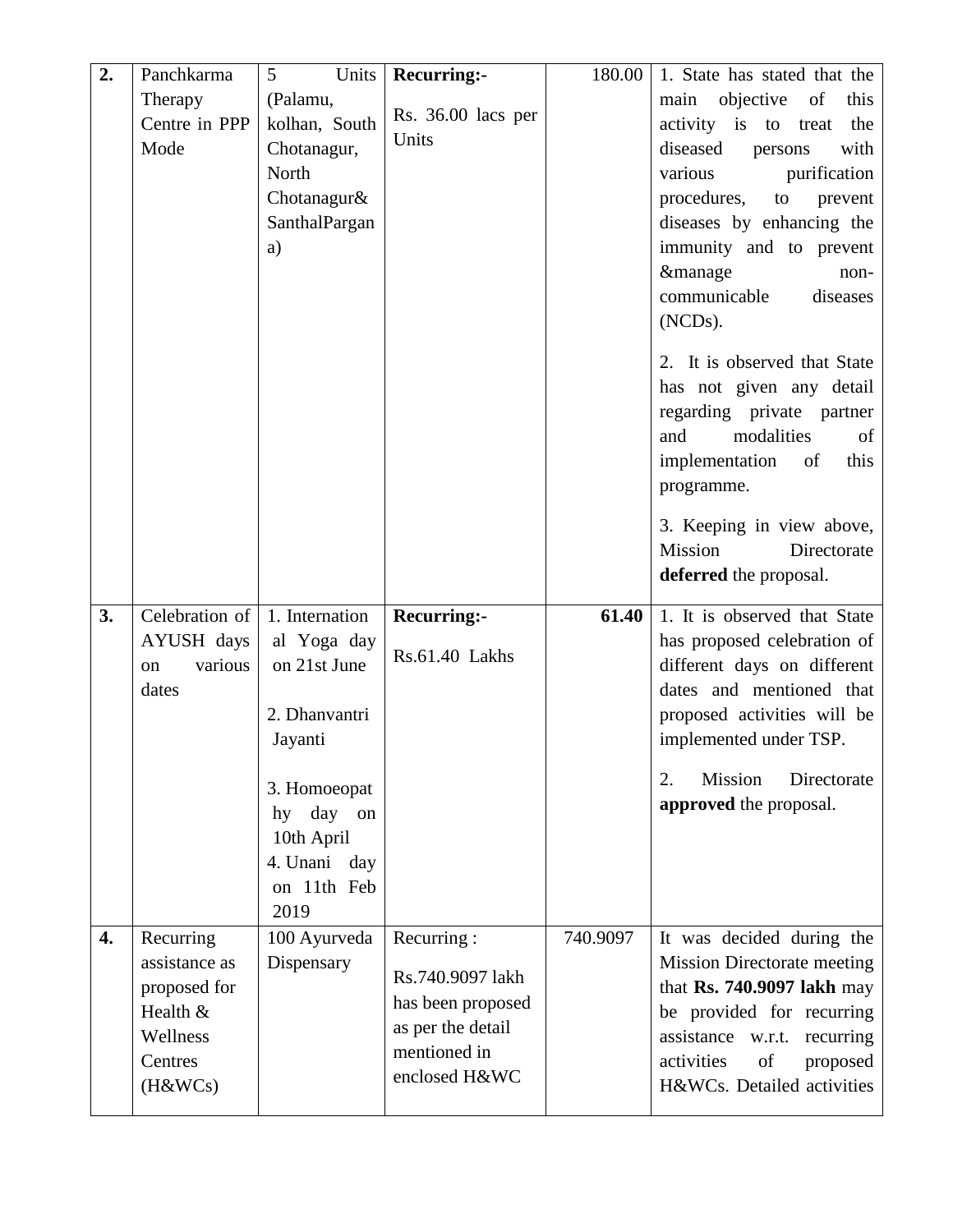| 5. | Non-<br>Recurring<br>assistance as<br>proposed for<br>Health &<br>Wellness<br>Centres<br>(H&WCs)<br>other than<br>infrastructure<br>strengthening | 100 Ayurveda<br>Dispensary | activities.<br>Non-Recurring:<br>Rs.180.340 lakh<br>has been proposed<br>as per the detail<br>mentioned in<br>enclosed H&WC<br>activities.                                                                                                                                                                                                                                                                                                                    | 180.340 | of recurring assistance may<br>be perused in the enclosed<br>minutes<br>of<br>H&WC<br>activities.<br>It was decided during the<br><b>Mission Directorate meeting</b><br>that Rs.180.34 lakh may be<br>provided for non-recurring<br>assistance<br>w.r.t.<br>non-<br>recurring<br>activities<br>of<br>proposed H&WCs<br>other<br>than<br>infrastructure<br>strengthening.<br>Detailed<br>activities of non-recurring<br>assistance may be perused<br>in the enclosed minutes of                                                 |
|----|---------------------------------------------------------------------------------------------------------------------------------------------------|----------------------------|---------------------------------------------------------------------------------------------------------------------------------------------------------------------------------------------------------------------------------------------------------------------------------------------------------------------------------------------------------------------------------------------------------------------------------------------------------------|---------|--------------------------------------------------------------------------------------------------------------------------------------------------------------------------------------------------------------------------------------------------------------------------------------------------------------------------------------------------------------------------------------------------------------------------------------------------------------------------------------------------------------------------------|
|    | <b>Administrative cost:</b>                                                                                                                       |                            |                                                                                                                                                                                                                                                                                                                                                                                                                                                               |         | H&WC activities.                                                                                                                                                                                                                                                                                                                                                                                                                                                                                                               |
| 1. | <b>PMU</b>                                                                                                                                        | 1 unit                     | <b>Recurring:</b>                                                                                                                                                                                                                                                                                                                                                                                                                                             | 154.30  | 1. As per NAM guidelines                                                                                                                                                                                                                                                                                                                                                                                                                                                                                                       |
|    |                                                                                                                                                   |                            | Salary<br>of<br>7<br>manpower<br>$(1 -$<br>Programme<br>Manager @ 0.60<br>lakh per month, 2-<br>Consultants<br>$\omega$<br>0.50<br>lakh<br>per<br>month ,1-Finance<br>Manager @ 0.56<br>lakh per month, 1-<br><b>Accounts Manager</b><br>@ 0.45 lakh per<br>month, 1-HMIS<br>Manager @ 0.35<br>lakh per month &<br>1-Data<br>Entry<br>Operator @ 0.20<br>lakh per month). In<br>addition to it they<br>have also proposed<br>office<br>$\&$<br>administration |         | an amount of 4 % of the<br>approved SAAP may be<br>allocated as admin cost.<br>2. Keeping in view above,<br>Mission<br>Directorate<br>approved the proposal for<br>an amount of Rs. 101.487<br>lakhs. Further,<br>civil<br>no<br>work is allowed<br>under<br>admin cost. Therefore, State<br>Govt. has to utilize the<br>amount for setting up of<br>SPMU/DPMU instead of<br>setting up of conference<br>hall. State Govt. is also<br>suggested to submit the<br>details<br>of<br>the<br><b>Staffs</b><br>deployed under SPMU. |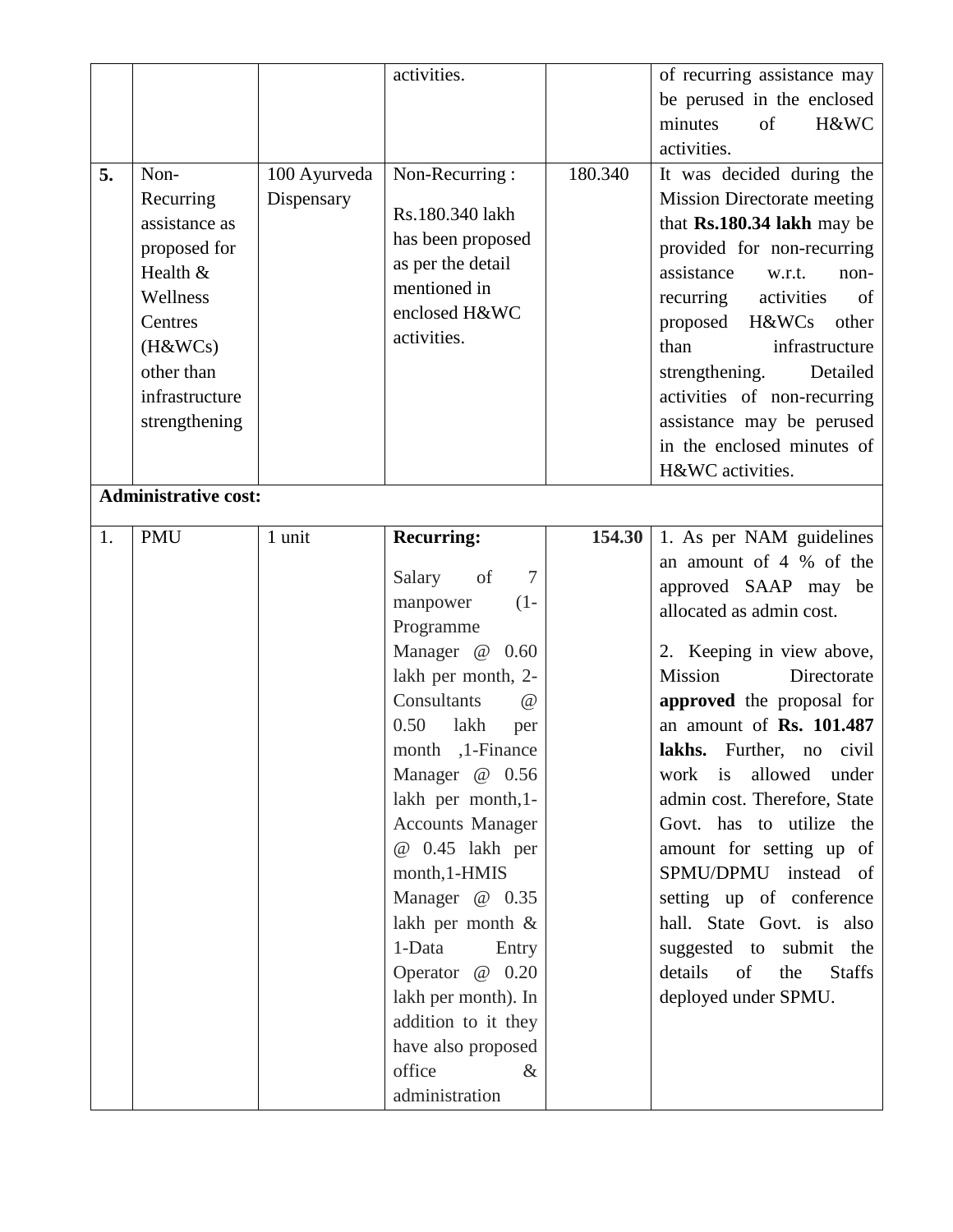|    |                         |           |             | expenses,          |                                                                                     |
|----|-------------------------|-----------|-------------|--------------------|-------------------------------------------------------------------------------------|
|    |                         |           |             | travelling         |                                                                                     |
|    |                         | expenses, |             |                    |                                                                                     |
|    |                         |           |             | contingency,       |                                                                                     |
|    |                         |           |             | workshop/          |                                                                                     |
|    |                         |           |             |                    |                                                                                     |
|    |                         |           |             | seminars, exposer  |                                                                                     |
|    |                         |           |             | visit/ study tours |                                                                                     |
|    |                         |           | etc.        |                    |                                                                                     |
|    |                         |           |             |                    |                                                                                     |
|    |                         |           |             |                    | AYUSH Education Institutions: An amount of Rs.90.00 Lakhs has been sought for AYUSH |
|    |                         |           |             |                    | Educational Institutions component of NAM and detailed observation are as follows:  |
|    |                         |           |             |                    |                                                                                     |
| 1. | <b>State</b>            | $1-UG$    | Rs.90.00    | 90.00              | Admissible under UG Component is as<br>F                                            |
|    | Homoeopathi             |           | for<br>lacs |                    | under:                                                                              |
|    | Medical<br>$\mathbf{C}$ |           | Equipment,  |                    | Capital<br>For<br>Works<br>(OPD)<br>(i)                                             |
|    | College<br>at           |           | Furniture & |                    | /IPD/Teaching<br>Department/                                                        |
|    | Gandhigram,             |           | Library     |                    | Library / Laboratory / Girl's                                                       |
|    | Godda,                  |           | Books etc.  |                    | Hostel / Boy's<br>Hostel-                                                           |
|    | Jharkhand.              |           |             |                    | Rs.210.00 lakhs.                                                                    |
|    |                         |           |             |                    | For<br>Other<br>i.e.                                                                |
|    |                         |           |             |                    | Purpose<br>(ii)                                                                     |
|    |                         |           |             |                    | Equipment, Furniture, and Library                                                   |
|    |                         |           |             |                    | books - Rs.90.00 lakhs.                                                             |
|    |                         |           |             |                    | • Details of GIA approved earlier to State                                          |
|    |                         |           |             |                    | Homoeopathic Medical College at                                                     |
|    |                         |           |             |                    | Gandhigram, Godda, Jharkhand.:-                                                     |
|    |                         |           |             |                    | $11^{th}$ & $12^{th}$<br>Capital Works -<br>(i)                                     |
|    |                         |           |             |                    | Plan - Nil.                                                                         |
|    |                         |           |             |                    | Other Purpose – $11^{th}$ & $12^{th}$ Plan -<br>(ii)                                |
|    |                         |           |             |                    | Nil.                                                                                |
|    |                         |           |             |                    |                                                                                     |
|    |                         |           |             |                    | Eligibility of College for GIA under                                                |
|    |                         |           |             |                    | NAM: -                                                                              |
|    |                         |           |             |                    | Capital Works: - Rs.210.00 lakh<br>(i)                                              |
|    |                         |           |             |                    | Other. Purpose.: - Rs. 90.00<br>(ii)                                                |
|    |                         |           |             |                    | lakhs                                                                               |
|    |                         |           |             |                    | State has sought an amount of Rs. 90.00                                             |
|    |                         |           |             |                    | lacs for Equipment, Furniture& Library                                              |
|    |                         |           |             |                    | Books etc. Further, State has also certified                                        |
|    |                         |           |             |                    | that the college has not availed any grant                                          |
|    |                         |           |             |                    | from any other institution for the same                                             |
|    |                         |           |             |                    |                                                                                     |
|    |                         |           |             |                    | purpose.                                                                            |
|    |                         |           |             |                    | Keeping in view above, an amount of                                                 |
|    |                         |           |             |                    | Rs. 90.00 lacs for other purpose is                                                 |
|    |                         |           |             |                    | admissible as per NAM guidelines.                                                   |